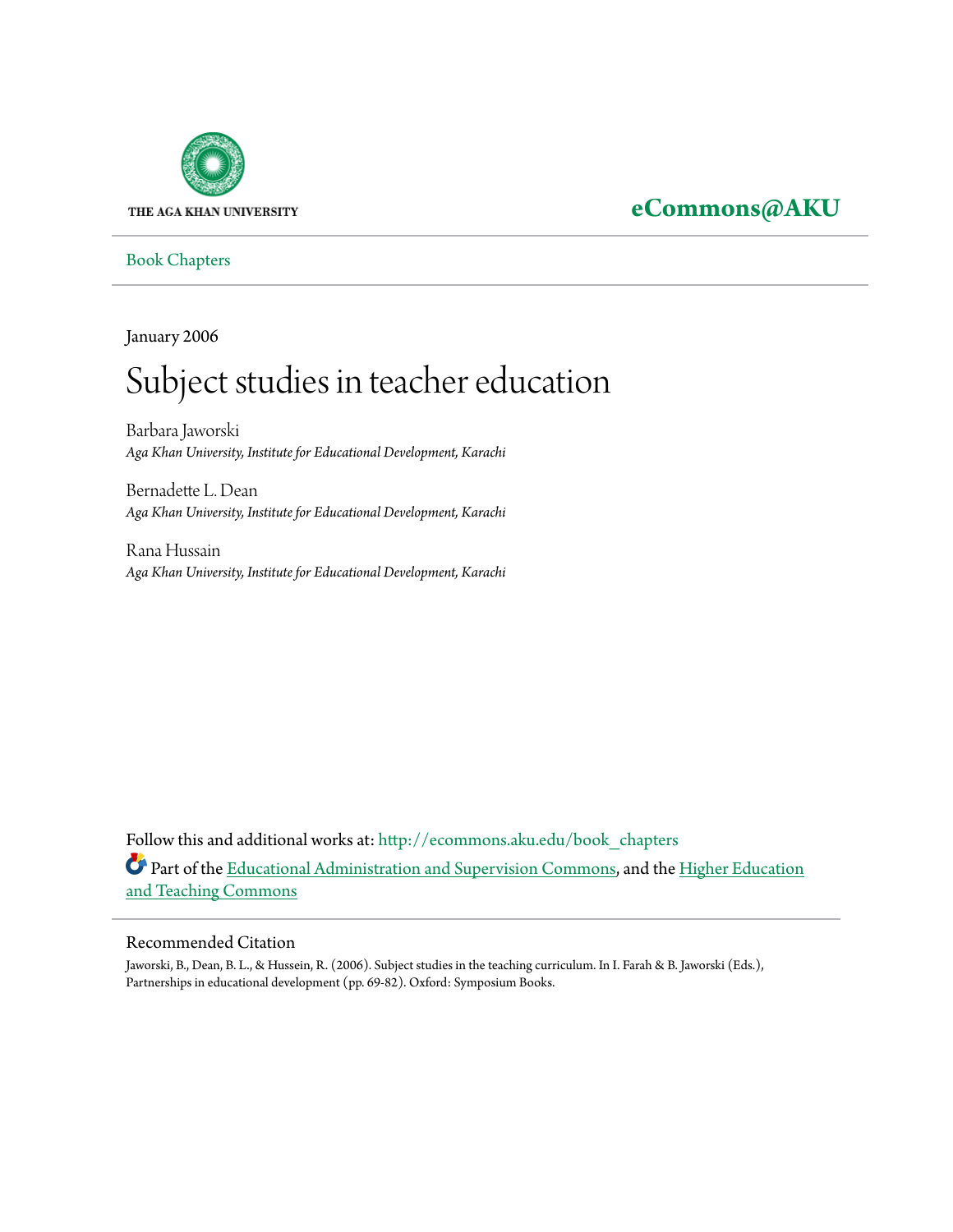CHAPTER 4

# **Subject Studies in Teacher Education**

# **BARBARA JAWORSKI, BERNADETTE L. DEAN & RANA HUSSAIN**

## **Introduction to Subject Studies at the Institute for Educational Development at theAga Khan University (AKU-IED)**

#### *What is it Important to Learn and How Can Learning Be Organised?*

If we answer the question, 'What is it important for children to learn', it is likely that we would include a variety of concepts relating to the world around us including aspects of language, mathematics and science; environmental, social, cultural and religious issues and concerns; music and the arts; physical education, and so on. As we consider how such concepts might be addressed, the ethics and values of addressing them, and the outcomes for children's growth and participation in society, a curriculum starts to form. Civilized societies that institutionalize learning into schools have developed curricula that relate to their particular contexts, values and political ideologies. In many countries, the resulting curriculum designated for schools has similarities, one of which, particularly in secondary education, has been its division into *subjects*. Although some schools in some parts of the world have resisted such division, it is a prevalent way of organising the curriculum. This is no less true in Pakistan and in other countries from which the AKU-IED draws its students, who are practising teachers.

Education at primary level tends to be more variable, with some places preferring a thematic division to the curriculum rather than a subject-based one. Thus, whereas subjects might include English, History, Geography, Mathematics, Science, and so on, themes would be broader and more socioculturally related: for example, buildings, fire, food, sport or trade. Study within a theme would draw on a wide range of subjects and encourage both subject-specific learning and development of values and skills for life. Thematic learning at secondary school level is seen to be more difficult to organize than at primary level since it is not obvious how certain concepts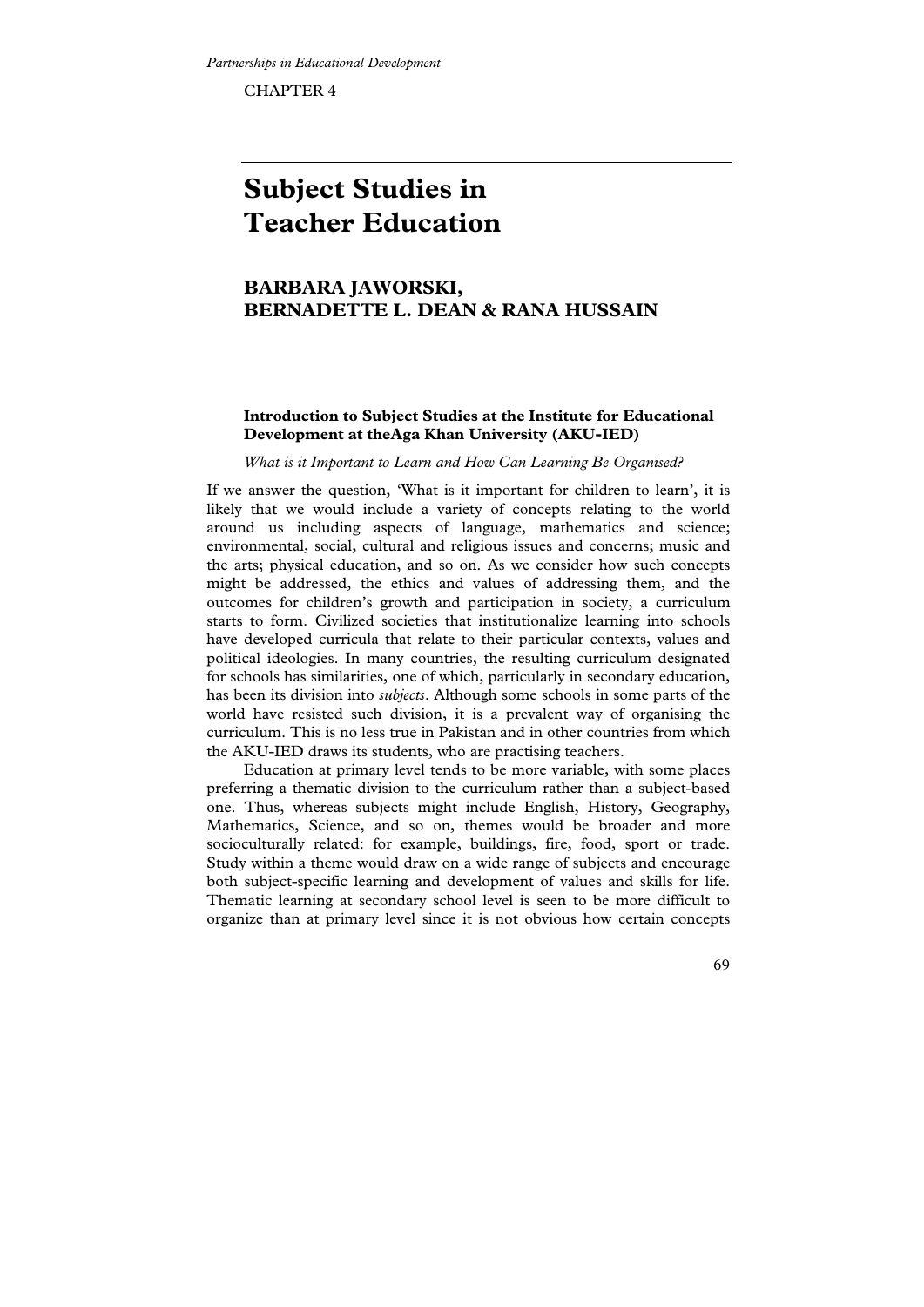can be developed through a thematic approach except perhaps in a very contrived way. This, of course, varies according to subject discipline.

#### **Teachers' Knowledge**

#### *What Forms of Knowledge Do We Recognise?*

Learners need opportunities to address concepts in their experiential world, and the mantle of responsibility rests on teachers to interpret the given curriculum in ways that foster learning. Thus, teachers need knowledge appropriate to their interpretation of the curriculum. This includes the specialized knowledge to address concepts and issues that are subject related, the pedagogical knowledge to create learning environments and the social knowledge to address values and relationships. Scholars have written extensively about the knowledge teachers need, and the forms it might take. For example, Shulman's classification includes content knowledge and pedagogical content knowledge, both relating to subjects and approaches to teaching those subjects (for example, Shulman, 1987); while Eraut (1994) classifies knowledge into procedural knowledge, propositional knowledge; practical knowledge; tacit knowledge; and skills and know-how (p. 16). The latter may be seen collectively with respect to any one subject, or may be considered across subjects. However, it seems to make sense that in order to teach, for example, Science, whether directly as a subject or interthematically, teachers have to have knowledge of Science, and this has to be applicable to ways in which Science contributes to the experiential world of a student.

#### *Content and Pedagogical Content Knowledge*

Content knowledge involves the specialized knowledge that is the mainstay of each disciplinary field like Science or Social Studies. It also, to some extent that is negotiable, includes epistemological knowledge in the field. For Mathematics, for example, this might be seen as including the nature of abstraction, and how abstraction arises from particular cases, through generalization and proof. For example, the recognition that  $3 + 7 = 10$  and that  $5 + 11 = 16$  leads to a conjecture, expressed in general terms, that the sum of two odd numbers always gives an even number. We can prove this algebraically by starting with a general odd number  $2n + 1$ , where n is any whole number, and adding to it another odd number  $2m + 1$ . The sum of these is  $2n + 2m + 2$  which we can write as  $2(m + n + 1)$ . This result has a factor of 2 which means that it is an even number. Thus we have proved a result that the sum of two odd numbers always makes an even number. Such reasoning, using algebraic symbolization and processes of generalization and proof is typical of mathematical formalism, and therefore indicative of aspects of mathematical epistemology. Although we may seem to focus on aspects of Mathematics that are regarded as hard and uncompromising, we must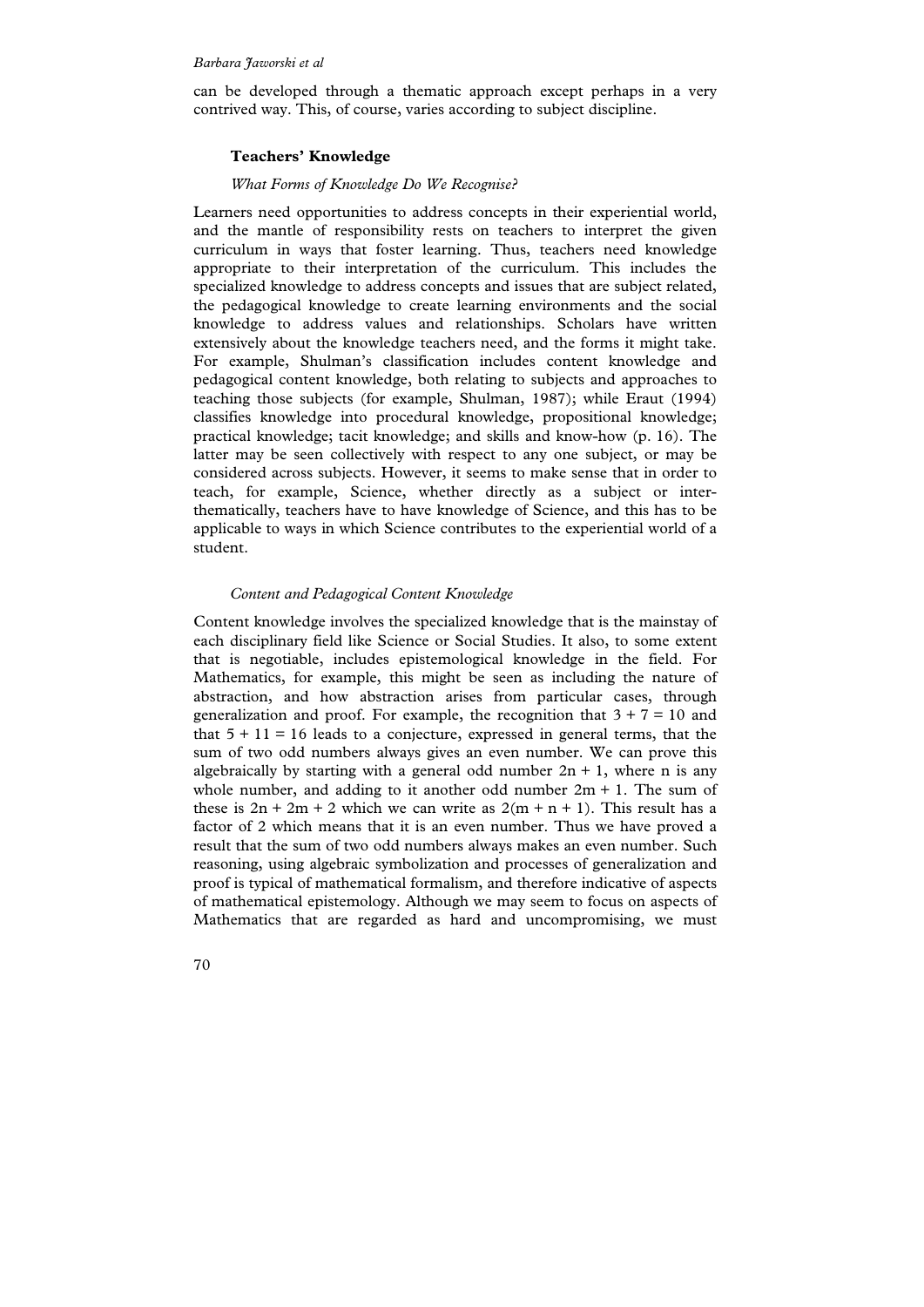#### *SUBJECT STUDIES IN TEACHER EDUCATION*

remember the conjecturing process, spotting patterns from trying out special cases, that leads to such results. The use of such recognition to encourage students to try out special cases, spot their own patterns and conjecture their own rules might be seen as a part of mathematical pedagogy. We shall show an example of this later in the chapter. The knowledge that teachers need in order to use such approaches to Mathematics and devise classroom activities that are conducive to students' learning is known as pedagogical content knowledge (Shulman, 1987).

In the case of Social Studies, content knowledge is sometimes viewed as knowing an enormous number of facts. For example, names of countries and capitals in Geography and dates and personalities associated with important events in History. Learners need to move beyond facts to appreciate concepts, concepts clusters and generalizations. In Geography we have concepts such as region, country, continent, longitude, latitude; concept clusters such as the climate, natural resources, population; and generalizations such as each region of a country interacts with other regions and makes economic contributions or human activities and natural forces cause changes on the earth's surface. Key concepts in History, particularly the concepts of time, continuity and change, causation, and the understanding of events and issues from the perspective of people in the past are important to enable learners to develop a sense of order of events in History and a coherent pattern of the stages that people have gone through to get to where we are today. The application of these concepts or 'tools of thought' helps to turn historical facts into historical knowledge (Sansom, 1987). Thus even when students are unable to recall specific details they still understand the significance of key events (which is an important educational outcome).

#### *How Can Teachers Be Prepared for What They have to Teach?*

In deciding how to approach the knowledge needed by teachers to provide effectively for students' learning, the IED had to consider both what is needed by teachers in their own national contexts as well as the ideals of preparing teachers for the comprehensive education of their students. The IED curriculum for teacher education in the M.Ed. programme has recognised teachers' needs for subject development, and for a more general growth of knowledge. This can be seen in relating subjects to each other and to wider aspects of students' life-worlds, and in developing understandings of educational process and development beyond specific subjects.

Within the subject studies part of the M.Ed. course, four subjects have been recognised as core areas: English, Mathematics, Science and Social Studies. These are areas in which many of the teachers recruited to the M.Ed. have a speciality, particularly those who have taught students at lower or higher secondary levels. They need to have a good understanding of their speciality subject in order to teach it effectively themselves and to help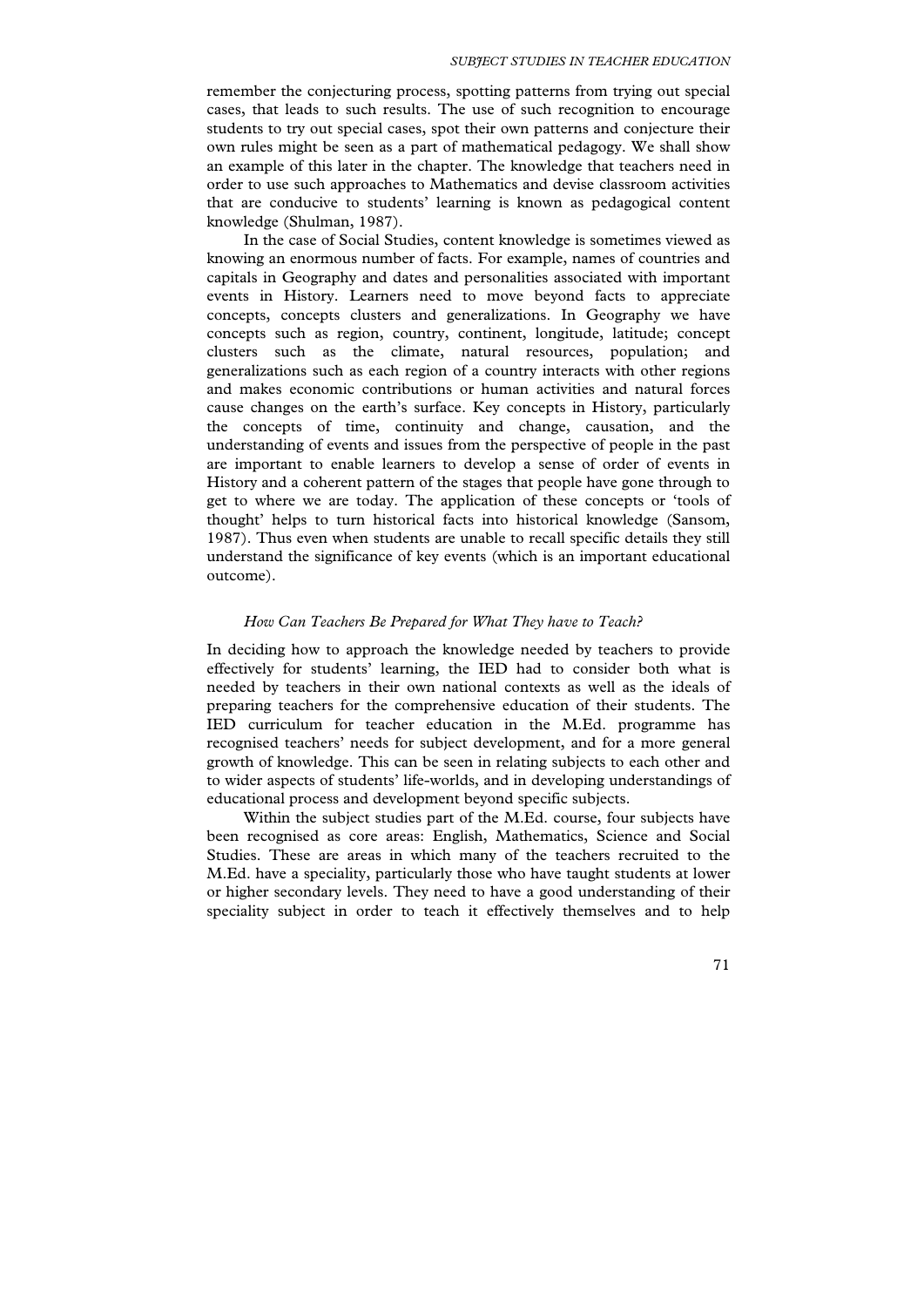develop teachers more widely. However, for teachers who have taught mainly at primary or lower primary levels, there may be no specific speciality but a need for knowledge that is related to a wide range of subjects. Such specialisms and needs raise questions about the most appropriate structure in the M.Ed. programme for addressing those needs.

As Chapter 3 has indicated, the M.Ed. programme is a programme in Teacher Education. Its graduates will become teacher educators in schools or in institutions of higher education. Thus, it is not only their own subject specialism on which they need to focus, but also they require knowledge of areas of need for teachers with whom they will work. This complicates issues considerably.

#### *The AKU-IED's Structure for Subject Teaching*

As part of a two-year programme, there have been four modules, each of six weeks, each attending to one of the core areas of English, Mathematics, Science and Social Studies. In the early programmes, participants engaged in all four modules. In more recent programmes, each participant has selected two modules from four: one from English or Mathematics and one from Science or Social Studies. This recognises that some teachers feel very underprepared to engage with certain subjects and thus allows them to avoid those subjects; it also provides more space for other areas of the M.Ed. curriculum. However, it limits the extent of subject knowledge of teachers emerging from the programme and their possibilities for working with teachers in a range of subject areas. In early programmes, in addition to the four subject modules, each course participant (CP) participated also in one subject specialist module of their choosing. The module in subject specialism was called the EPCK (Enhancing Pedagogical Content Knowledge) module: these modules enabled CPs to study one subject to a greater depth.

In recognition of the special needs of those who will teach primary school children and those who mentor teachers at this level – namely, work with teachers to enable their reflective development of teaching  $-$  a crosssubject primary module has been taught. As the subject modules have been reduced, the primary module has grown accordingly. Thus all CPs address subject concepts in all four areas, relating specifically to primary education, and this study addresses subject content coverage to some extent. Also, particularly in English, approaches to developing understandings for learners at primary level are very different from those of older children at secondary and higher levels. Therefore a separate module to address such approaches is important. However, for some subjects, many issues in teaching transcend the primary-secondary phase boundary, so that a primary-secondary separation is less important.

There are many issues relating to structures of subject teaching within the M.Ed. programme. We address some of these below: firstly, through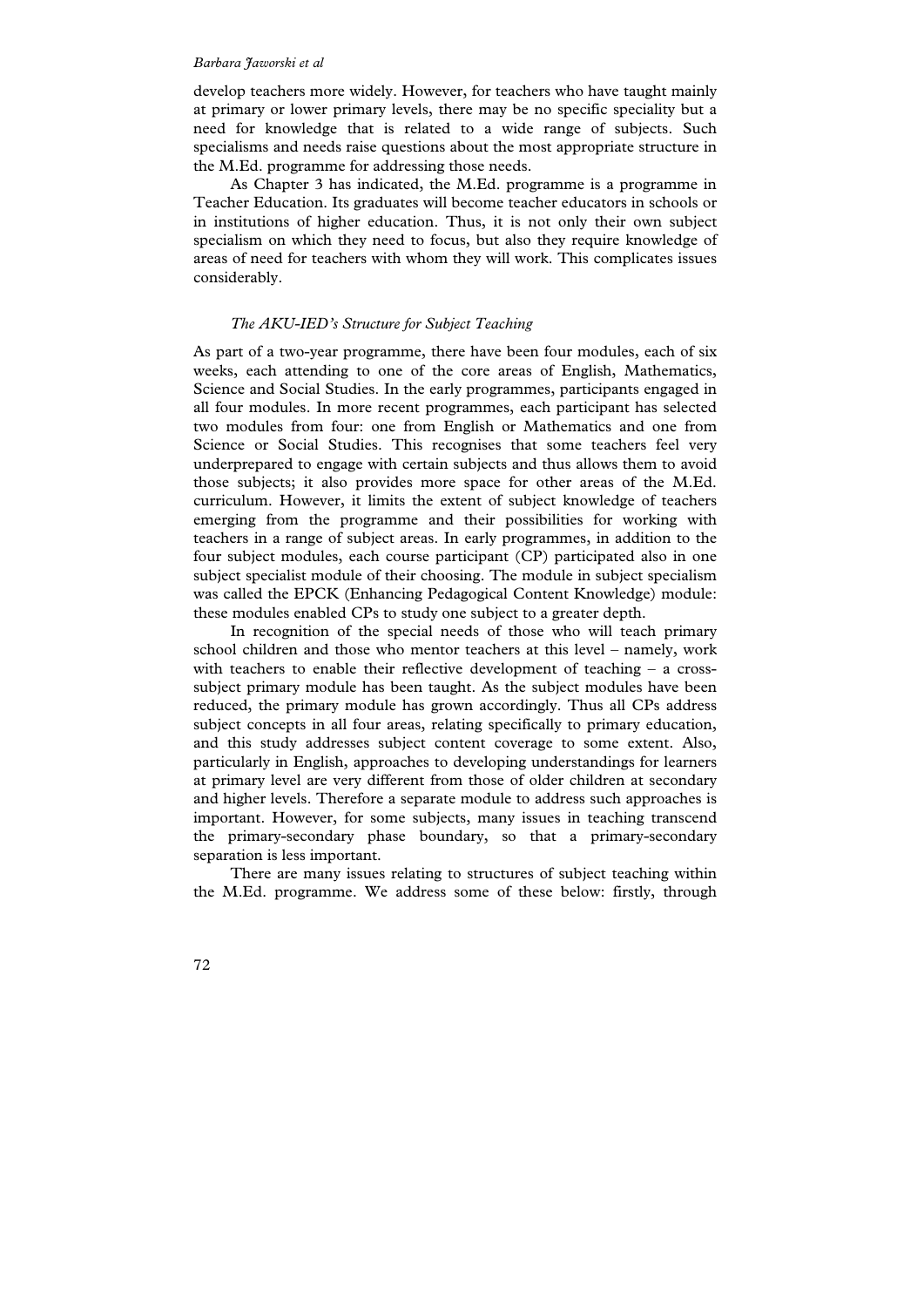consideration of two cases (Mathematics and Social Studies) as examples, and, secondly, by extracting key issues across the four subject areas.

#### *Areas of Mathematics and Social Studies: theory, practice and issues*

*Mathematics.* Studies in Mathematics, from the start, have involved a partnership between the AKU-IED and the University of Oxford. This has emphasized a need for cultural rationalization between international theoretical perspectives and more local and idiosyncratic approaches to education. Those who planned and taught the module were aware of the IED's mission to develop teacher educators who are reflective practitioners and to encourage a broad conceptual understanding in learning. Such aims see the M.Ed. as fitting with a view of Mathematics as socially constructed, fallible knowledge rather than as an absolute body of knowledge outside the domain of the learner (for example, Ernest, 1991). Such a perspective has strong implications for how Mathematics is learned and taught. The learner of Mathematics is no longer seen as acquiring knowledge from outside herself, but rather as constructing knowledge within social settings. Piagetian and Vygotskian theories of human learning and development help formulate a social constructivist view of mathematical learning from which teaching approaches can be formulated (for example, Piaget, 1950; Vygotsky, 1978). Teaching becomes a process of creating environments in which learners can meet and engage with mathematical ideas and make sense of Mathematics jointly and personally (for example, Jaworski, 1994). The IED's commitment to cooperative learning and interactive teaching fits well with these perspectives of Mathematics, learning and teaching.

A major issue for some teachers in encountering such perspectives was that Mathematics has been seen, traditionally, as a subject of right or wrong answers, of procedures and rules, as hard and fixed. Changing such perspectives towards fallibility and social construction has not been easy or straightforward, and has presented a challenge for tutors.

To address this challenge, successive cohorts of M.Ed. teachers (CPs) have been invited to experience Mathematics themselves from a socially constructive perspective. They engaged in problem-solving tasks where they devised their own methods and analysed their solutions along with tutors. A simple question like, how many different numbers can you make using 4 fours, and operations +, -, x, / proved stimulating and rewarding. For example,

 $4 = (4-4)x4+4$  ...  $1 = (4+4)$  $2 = (4x4)$  $3 = (4+4+4)$  $(4+4)$  $(4+4)$  $\overline{4}$ 

and we can proceed for other numbers such as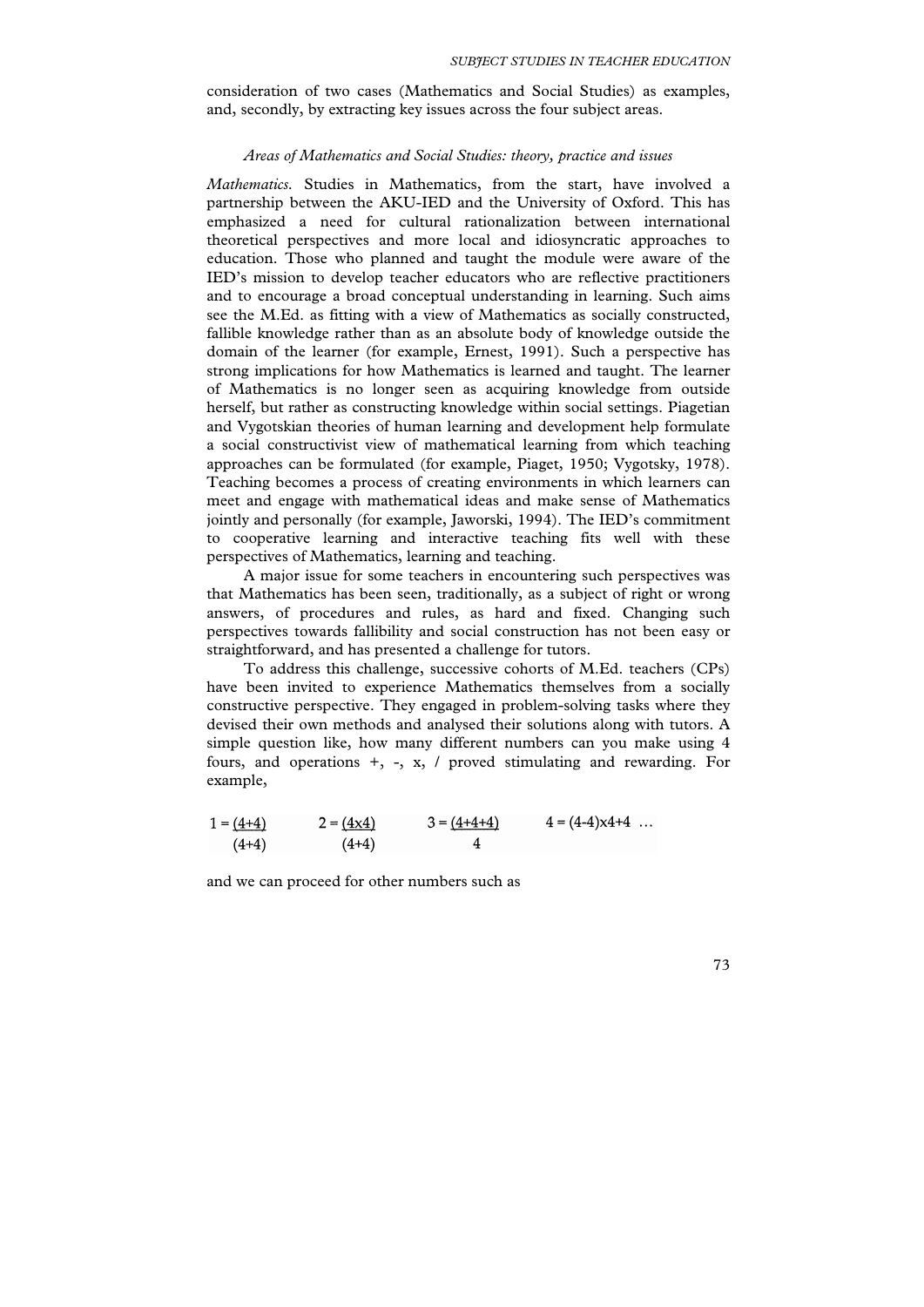$$
1=\underline{(4+4-4)}
$$

$$
\frac{4}{2}
$$

Some numbers can be represented in more than one way, for example,

$$
63 = \frac{4^4 - 4}{4}
$$

Even those participants who were afraid of Mathematics, and believed they could not do it, could be successful with a problem such as this one. It challenged them; they enjoyed finding more numbers, and different ways of finding the same numbers, and in the process of working with numbers their knowledge of number relationships developed. Thus they learned Mathematics, and they also learned Mathematics pedagogy in how to challenge students and provide fruitful learning activities. When one CP who had said she was no good at Mathematics was successful in solving a problem, the tutor said, 'So you *can* do Mathematics'. The CP's response was, 'this isn't Mathematics, it's just common sense'. That Mathematics could derive from sense-making – making sense of something – was a completely new idea.[1]

So CPs were invited to engage in problems that opened up areas of Mathematics which they had found difficult previously. For example, tackling fractions, a notoriously difficult topic, from this new perspective was a complete revelation for many CPs: as a result they were now able to understand concepts in fractions. Geometry, algebra, statistics and trigonometry were all approached through investigative, problem-solving tasks involving activity and discussion. The idea was that the CPs together could construct mathematical knowledge, and that a tutor's role was to question and challenge. CPs learned to devise their own questions and set their own challenges. Solutions had to fit with the body of Mathematics socially constructed over millenia.[2] Tutors had to ensure that incomplete or incorrect solutions were challenged, discussed and corrected, with a main focus on student activity and sense-making through reflection and critique. The processes through which the CPs themselves learned were discussed and synthesized as a pedagogy for the classroom.

Simultaneously, CPs worked with students and teachers from local schools and put some of their own learning into practice. They also devised workshops for these teachers in which they offered and discussed what they themselves had learned. However, CPs recognised quickly that the approaches they were learning did not fit well with the systems used in many Pakistani schools. Although children responded extremely well to the activities they offered, teachers were less well disposed. Teachers had to follow textbooks, complete the curriculum in a limited time and prepare students for examinations. To achieve these requirements, students were expected to sit quietly, attend to the teacher, copy the teachers' methods,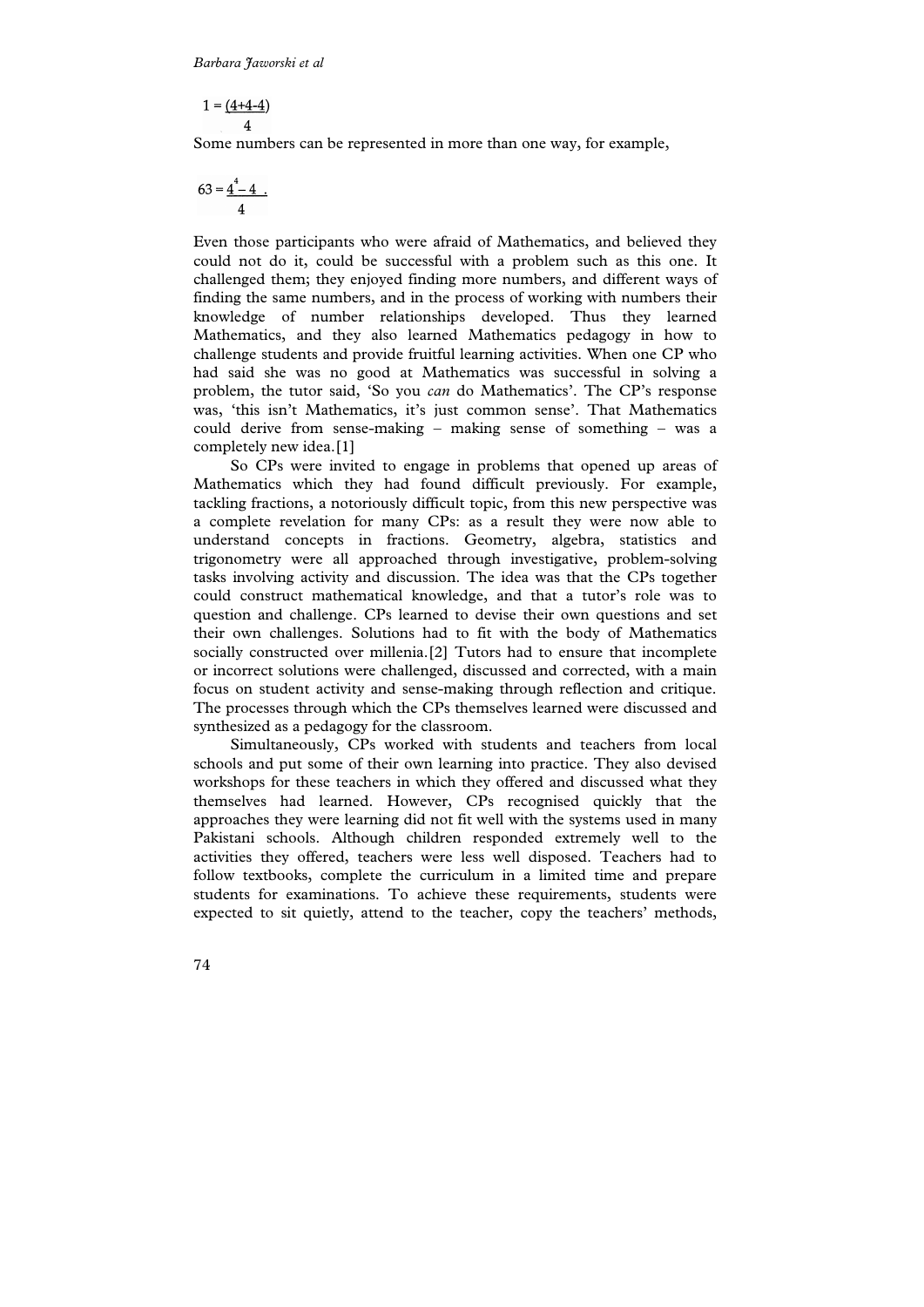answer textbook questions exactly as they were presented, learn the material exactly as they had been given it and reproduce it for the examination. If students did all of this they were 'successful', and schools and teachers were measured by their success. Teachers felt enormous pressure from schools to keep to this pattern which was declared to be 'traditional', and which fits with a traditional view of Mathematics.

For the CPs, there was a clear dichotomy: in the IED environment, investigative Mathematics, questioning and sense-making were important; in schools the traditional methods were important. As teacher educators working in schools, how could they deal with this dichotomy? The dichotomy became even more real and potent when, as graduates of the M.Ed. programme, now Professional Development Teachers (PDTs), they had to work with other teachers in their schools and contribute to programmes for teachers (Visiting Teacher (VT) Programmes) at the IED. Their task became not just a case of working with teachers as they had worked at the IED, but of finding ways to reconcile fundamental differences between the two systems. They could not change textbooks or examinations, so they had to find ways of working with these traditional systems, but at the same time introducing the new approaches – a serious challenge and an uphill learning experience (see Chapter 13 and Mohammad, 2002).

This led to important learning also for their tutors. It was not sufficient just to work with the CPs in ways that encouraged mathematical concept building and conceptual understanding. They had to take into account the school systems and requirements on teachers. Thus, school textbooks became an important part of the Mathematics module. Investigative work had to be linked clearly to what was in the textbook. Tutors had to address the dichotomy from within the IED programme.

Another very important issue that became clear during the delivery of the first Mathematics module was that of the CPs' own subject knowledge, particularly those who were specialists in Mathematics and would be required to become future leaders in the subject. Traditional forms of teaching had resulted in understandings that were largely instrumental and lacked connections to other areas of Mathematics or to problem solving more broadly. It was clear that subject knowledge for these CPs needed to be enhanced. Through three subsequent programmes, CPs who chose Mathematics as their speciality attended the EPCK module in Mathematics. Here tutors taught Mathematics, modelling the pedagogic approaches and strategies that had been introduced and implemented in the Mathematics module. Thus CPs worked conceptually on number, functions and algebra, trigonometry, and calculus. The first such module (Class of 1998) was joined by PDTs from the first M.Ed. cohort (Class of 1996) who wanted extra mathematical experience. Learning in the module was researched during its practice through recorded observations of sessions and interviews with CPs (see Jaworski & Nardi, 1998). Deep learning of concepts and development of awareness of mathematical relationships were evident for all participants.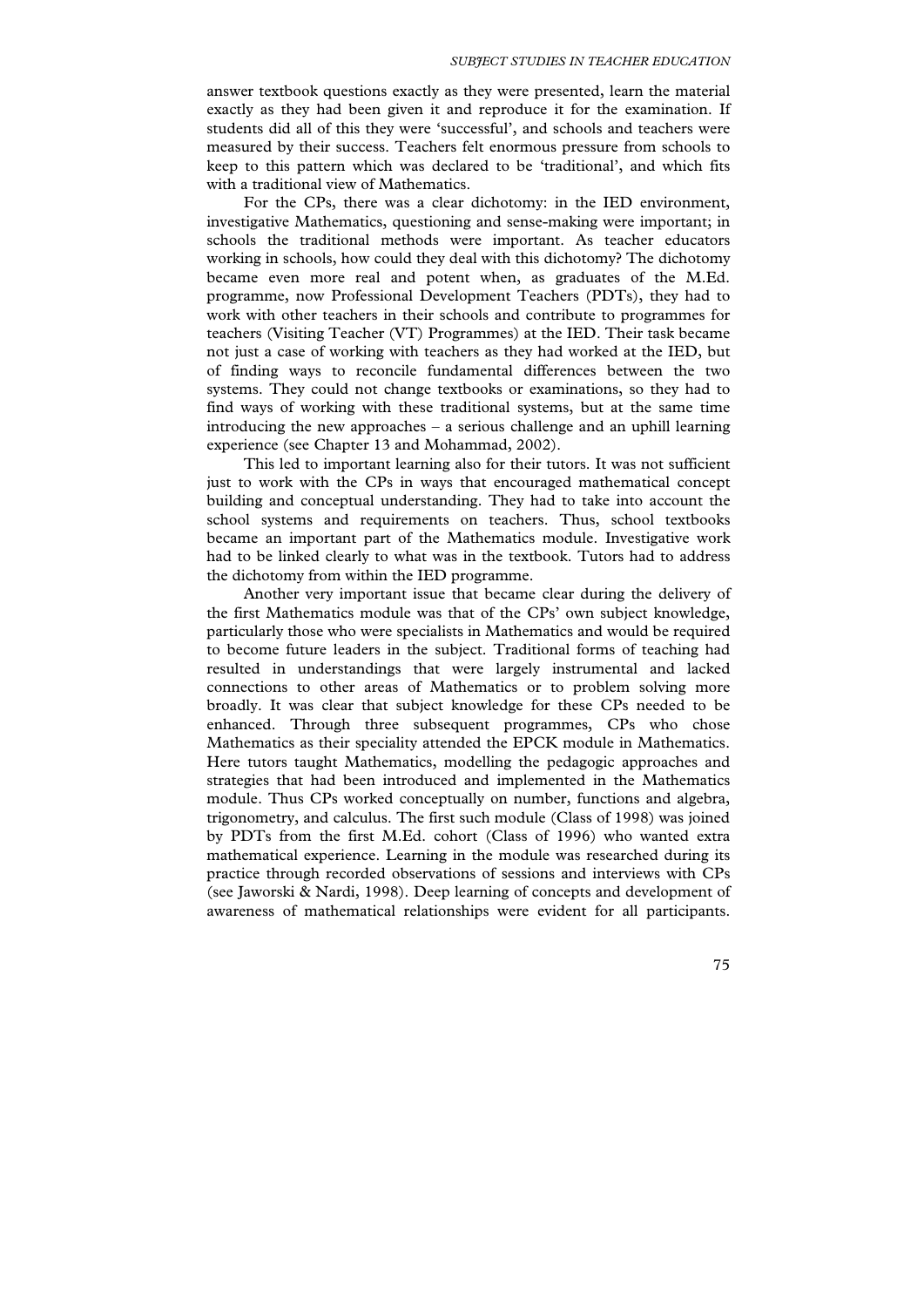Tutors too acknowledged that the open and inclusive pedagogical approach had enhanced their own learning in important ways. It was a pity that the EPCK module had to be abandoned in later programmes to make room for other important aspects of a Master's programme in Teacher Education.

*Social Studies.* Social Studies in the M.Ed. curriculum was included as a response to a decline and neglect of the subject's status in schools. Teaching in the Social Studies module involved a radical shift from the 'traditional' implementation of Social Studies, in which knowledge is presented as facts to be learned, towards a participative curriculum in which learners are actively engaged in attaining key concepts. Activity included the use of concept attainment strategies such as identifying attributes through looking at examples and non-examples of the concept in the different disciplines that comprise Social Studies. This new curriculum encourages learners to apply their knowledge to understand present-day issues so as to become citizens capable of participating meaningfully in decision-making situations affecting their lives or engaging in social reform.

In its attempt to introduce a totally different way of dealing with content the Social Studies module faced a challenge. One or two course participants were Social Studies teachers and another one or two had taught History or Geography as separate subjects, but most had no experience of teaching Social Studies. Most CPs' knowledge was confined to the facts in the textbooks they used for teaching. Skills like map reading and chronology were negligible. In addition, most CPs' teaching practice comprised teacher talk. Alongside classroom lectures, the Socratic method of questioning is used. A typical lesson would include reading from the text followed by a lecture to explain the text and questions for in-class review. Repetition of material through reading assignments and answering textbook questions followed to prepare students to do well in examinations.

In introducing CPs to the idea that history is interpretive and perspectival, one CP commented, 'How can I interpret History from different perspectives? For me the history is given. Also by reinterpreting history I am going against patriotism'.[3] Since participants came to the module with such experiences of Social Studies, either as a subject teacher or as a learner, it was of crucial importance to help them reflect critically on their past experiences.

The module was planned to deal with limitations in CPs' prior knowledge. An approach was selected to help the CPs to reconceptualize the teaching and learning of Social Studies by critically examining the nature and role of Social Studies in school given the aim of developing members of society capable of taking responsible actions for improving their society. The course called for the CPs to put in considerable effort to enhance their own knowledge through research and enquiry. They were introduced to enquiry as a teaching/learning strategy. They chose a topic for enquiry and were then walked through identifying a question, collecting information, synthesis and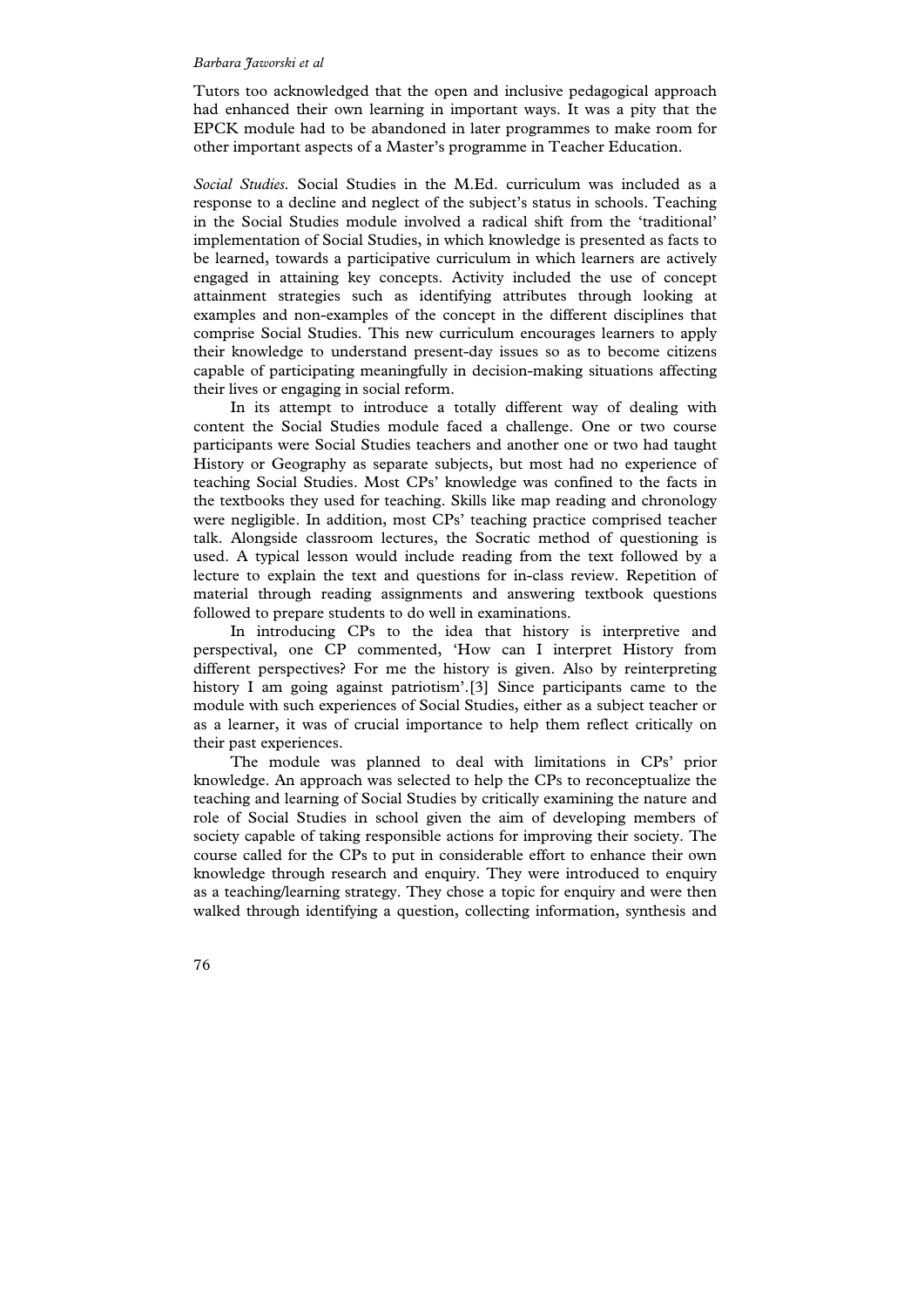#### *SUBJECT STUDIES IN TEACHER EDUCATION*

presentation. Presentations facilitated the CPs' learning from each other. The use of enquiry and preparation of content for presentations to their colleagues, was seen as a valuable experience which helped them translate the term lifelong learning into 'I can improve in areas where and when I need it.'

The CPs also learned how to help students attain and develop concepts through the introduction to concept attainment and development strategies. Reflection, questioning and meta-cognition were important parts of the strategy. An important part of the Social Studies module was for the CPs to see themselves as 'Transformative Intellectuals' (Giroux, 1988), both in schools and in the communities in which they lived. They used enquiry to study social issues such as environmental degeneration, women's empowerment, and child labour, drawing on the various disciplines, applying skills learnt, developing attitudes and taking actions. For example, a small group studied why girls are not sent to school and possible ways to address the issue by interviewing parents and community leaders in addition to surveying the literature. They presented their findings to faculty and staff in the form of a role play following which they led a discussion on the topic. This approach to the development of subject knowledge with a focus on becoming a critical pedagogue remained a challenge for quite a few CPs as they moved from the position of 'doing as told' to 'acting after reflecting'.

Through the module the CPs began to question the content of Social Studies in the curriculum as well as the second-class status of Social Studies in most schools. This provided an opportune time to move to a key component of the Social Studies module which is CPs' work in schools. The M.Ed. programme required the CPs to translate into practice, in real classrooms, the knowledge and skills learned as theory in the seminar sessions. They engaged in unit planning, enriching the text with relevant content, instructional strategies and assessment practices. The CPs were not always able to teach as planned. For example, in their desire to include all students in the activity of the class, they kept calling on students to assess their prior knowledge, so that class time was used up before their plan was complete. The CPs found it difficult to deal with the noise during group work and to focus on one group while keeping an eye on all groups. Their self-reflections and feedback helped improve performance over time.

In order for the CPs to continue learning on their own and in collaboration with colleagues they were required to keep a reflective dialogue journal which was shared weekly with a colleague. In addition they collaborated with a partner to carry out an action research task in an area of their choice. This exercise enabled the CPs to see how, through systematic action and reflection, they could improve an area of practice.

#### **Issues and Implications**

Although there are clearly subject-specific ideas and issues in each of the cases reported, and the same is true for English and Science, there are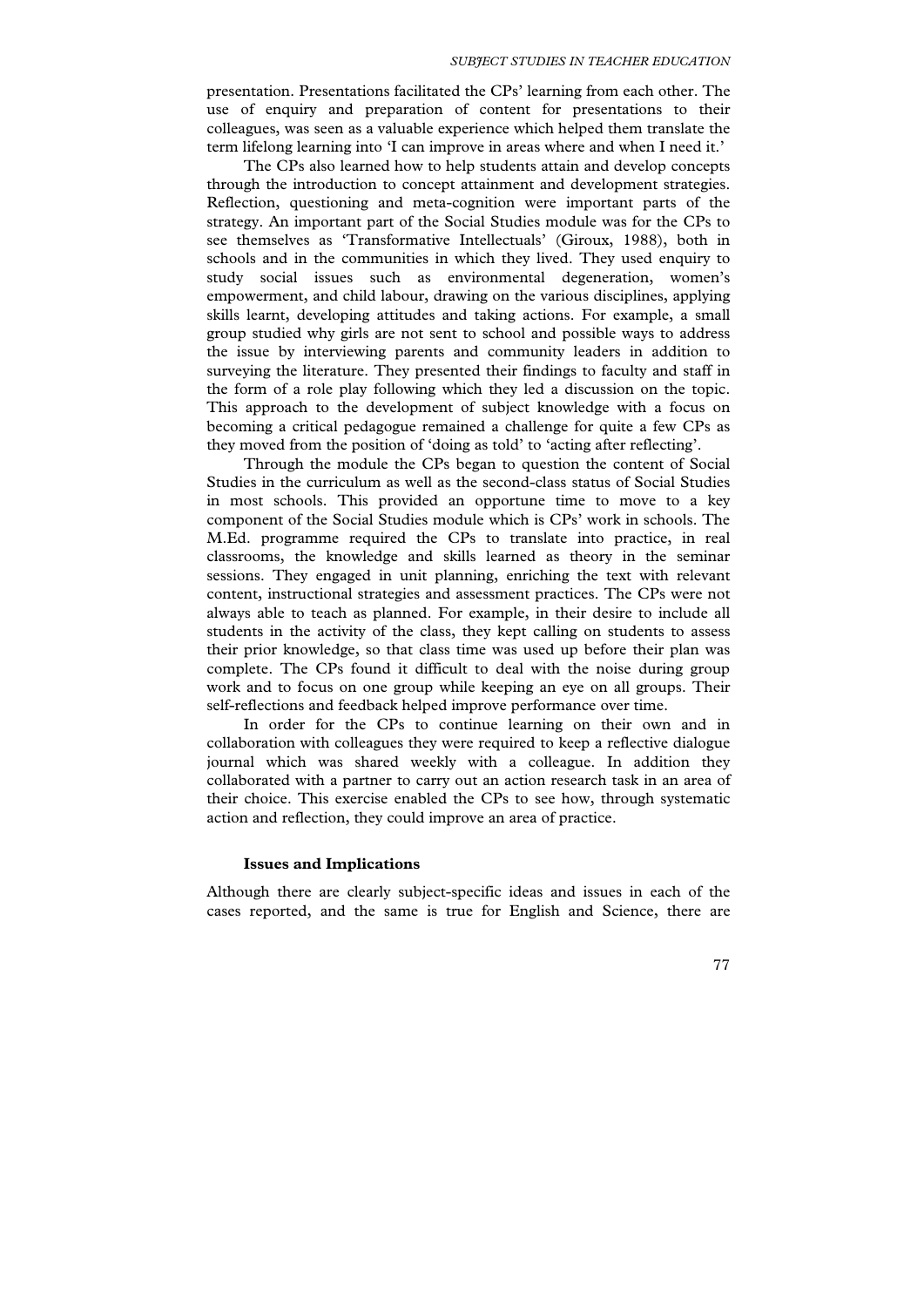nevertheless many subject-related issues that cross subject boundaries. The main issues, as we see them, can be listed as follows:

- 1. The shaking up of teachers' perceptions of subject as they meet new perspectives and formulations.
- 2. The traditional curriculum and traditional approaches to teaching it. The influence of textbooks and examinations.
- 3. Teachers' lack of subject knowledge and its implications for learning and teaching. How subject knowledge can be enhanced.
- 4. The theory–practice interface: interpreting theoretical perspectives such as a social constructivist view of learning and critical reflective practice in relation to the practice of subject teaching. Cultural dimensions at odds with recommended practices.
- 5. Pedagogic practice: the need for rationalization of methods across individual subject modules.

#### *Teachers' Perceptions of Subject*

The nature of Science, or of Mathematics, or of Social Studies, as seen by CPs, was challenged in the modules. Seeing Science as a tentative human construct rather than an abstract external truth; Mathematics as fallible and socially constructed rather than rule driven with right and wrong answers; Social Studies as being about controversial issues, rather than historical or geographical facts; was seriously challenging. Pedagogical approaches in these subject areas were premised on such alternative perspectives of subject, and only made sense if these epistemological foundations were in place. One of the problems that emerged from subsequent studies of the teaching of VTs (Visiting Teachers, taught by the PDTs: see Chapters 3 and 5) was the implementation of pedagogical approaches without the epistemological understandings that allow such approaches to make sense. The result was 'methods without meanings', and hence ineffective outcomes in terms of students' subject learning (Halai, 2001; Mohammad, 2002).

#### *The 'Traditional' Curriculum*

The way that curriculum is presented traditionally, in Pakistan and beyond, is to list topics that are to be taught and learned. Such topics are then presented by teachers to students through forms of direct instruction in which teachers tell and demonstrate what is to be learned and students internalize through repeated practice and memorization. Textbooks present the 'knowledge' to be learned in culturally acceptable forms; teachers follow textbooks closely; and examinations test what has been set out in the textbook. According to sociocultural theories, such practices are perpetuated by newcomers, new teachers and students, being enculturated into accepted ways of doing and being (for example, Lave & Wenger, 1991; Wenger, 1998). In order for such perpetuation to be modified, epistemological

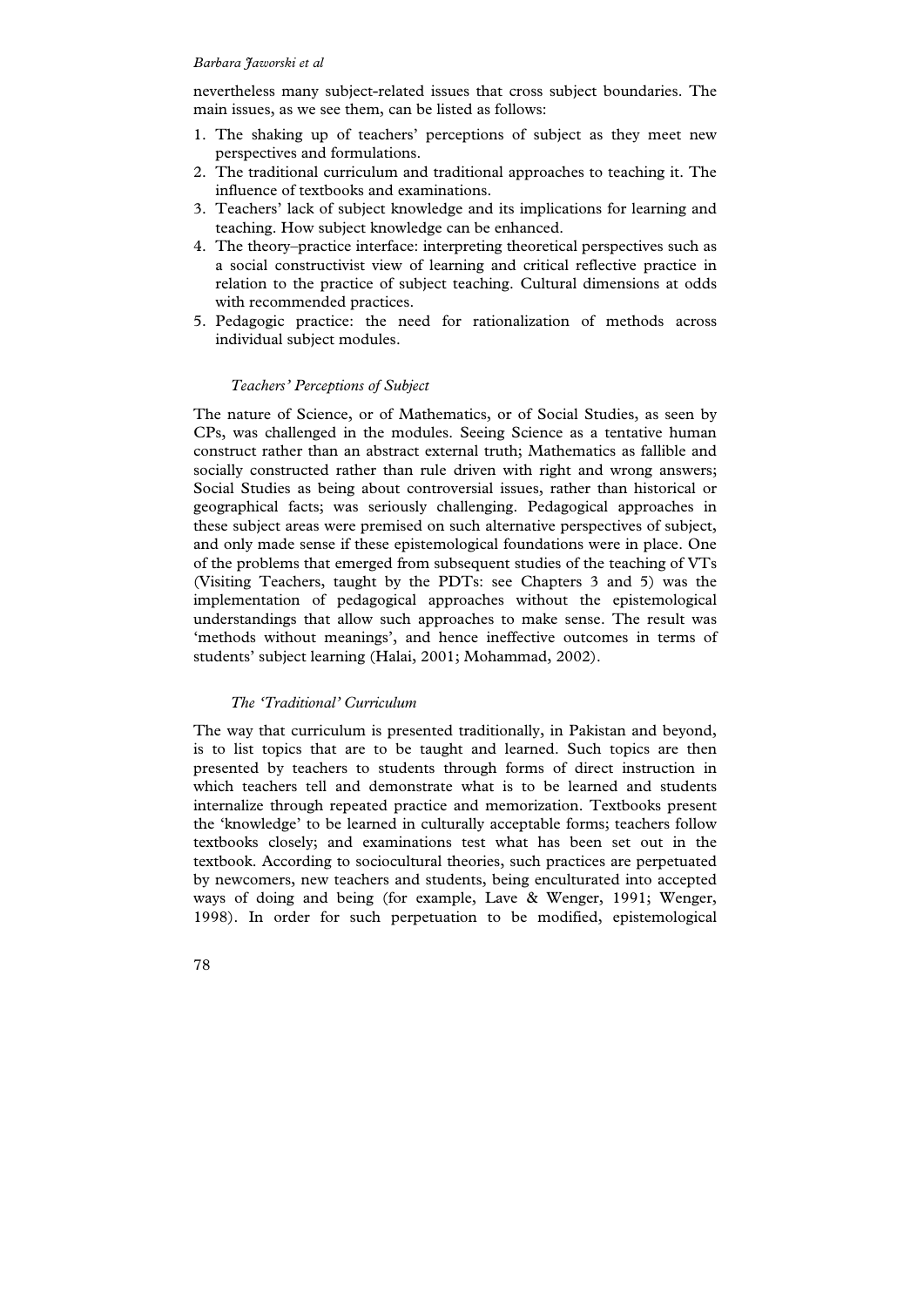#### *SUBJECT STUDIES IN TEACHER EDUCATION*

positions of teachers need to change, so that alternative practices can be introduced in meaningful ways. However, this alone is not sufficient without wider systemic change. A massive challenge for the AKU-IED is to influence educators and policy makers, across the countries it serves, to look at critically, and modify, syllabuses and examinations [4], to support change.

#### *Teachers' Lack of Subject Knowledge*

In all subjects, teachers' knowledge of their subject was limited, thus constraining potential to teach well according to new beliefs and practices, and to mentor other teachers (Khamis, 2000; Halai, 2001; Mohammad, 2002). Partly, this was due to instrumental learning deriving from their own schooling; partly it was due to the limited nature of the curriculum they had followed. All subject modules addressed 'content' knowledge as part of the overall delivery of the module as can be seen from the two cases above. However, the module time was insufficient to cover all necessary content adequately. The EPCK module provided an excellent opportunity to address further content and its teaching at a range of levels. We feel it would be valuable to reinstate such provision in future programmes.

#### *The Theory–Practice Interface*

The subject modules made heavy demands on CPs in terms of new theory, philosophy, pedagogy and content. In the (relatively) luxurious surroundings of the AKU-IED, with the expertise of their tutors always on hand and resources readily available, it was possible to espouse new ideas and translate them into tentative belief systems. It was too easy to forget the constraints that faced teachers in the realities of schools and classrooms. Mohammad (2002 and in Chapter 13) points out the very seriously disjointed nature of these systems. Teachers in general, and especially those in government schools, face curriculum and examination constraints; large classes; poor buildings; inadequate furniture or resources; heat; lack of water; lack of concern for their physical and mental well-being; family concerns; needs to earn extra money to support their families, and so on. Translating AKU-IED theory into classroom practice is a greater challenge than just that of translating theoretical ideas into classroom practice, although this alone is a serious challenge. Module leaders are tackling issues of how to address the theory-practice transformation, taking into account all the above factors. For example, in Science, the need for resources has been addressed through a focus on simple, readily available or home-made materials that can support scientific enquiry. However, dealing with practical concerns while maintaining a focus on epistemological groundings of subject teaching and the associated pedagogies is still a serious challenge.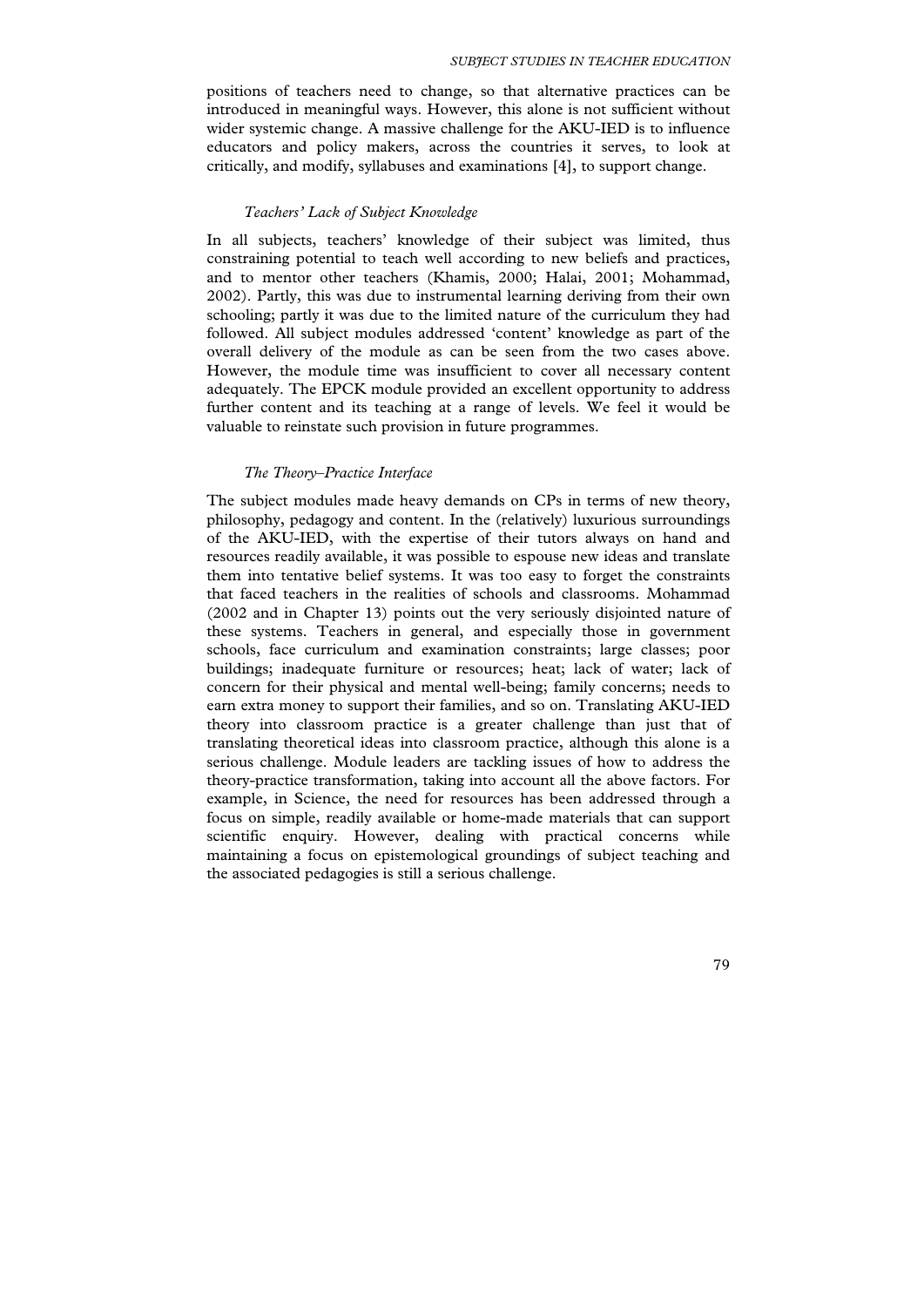#### *Pedagogic Practice*

Key factors of personal preparation to teach and strategies for classroom teaching include questioning, use of interactive activity, a range of resources and modes of cooperative learning, critical reflection and action research. Use of these modes, strategies and ways of thinking has manifested itself differently in different modules, but their overall theoretical basis has been common to all modules. In addition, theoretical positions related to learning, such as a social constructivist perspective, have underpinned approaches and strategies. There is thus a case for CPs to work generically on such ideas before or after seeing their individual interpretation in subject areas.

For example, all subject area modules have incorporated some form of activity related to the assessment of the module, in which CPs have conducted some small-scale action research and analysed their findings. Such activity has been highly revealing of issues related to learning, teaching, mentoring or classroom practice. Thus, depending on which module has come first, this has involved CPs' first introduction to action research. They have then revisited action research in successive modules, from different perspectives and often using a different, subject-related discourse. Such differences have impeded a generic perspective of action research and its contribution to development in teaching and learning. Module leaders have recognised a need for collaborative cross-subject addressing of such common areas of pedagogy, so that CPs are encouraged to build a coherent sense of theoretical notions and a critical sense of how they are interpreted in practice. A clear example of this necessity can be seen in the concept of *cooperative learning*. This term has been employed in Social Studies, but pedagogical discourse in Mathematics has included terms like 'group work' and 'pair and small group discussion', and their relation to knowledge construction, without ever referring to them as cooperative learning. Thus, cooperative learning has come to be seen, erroneously, as a strategy for Social Studies, but not necessarily for other subject areas. Theories of learning form a backdrop to thinking about classroom practice in all subjects, but it is in Mathematics and Science that *a social constructivist perspective* has been addressed most overtly, with a possible consequence that it is seen as particular to these subjects.

A different kind of issue has arisen with respect to the use of enquiry or 'questioning' which is fostered in all subject modules. In Pakistani schools children are not encouraged to question teachers, or teachers their superiors in the school. The educational practice of questioning goes against accepted norms in Pakistani society. This has raised ethical as well as social issues. How are the PDTs to deal with such issues as they work with teachers in Pakistani schools as part of their M.Ed. learning and beyond?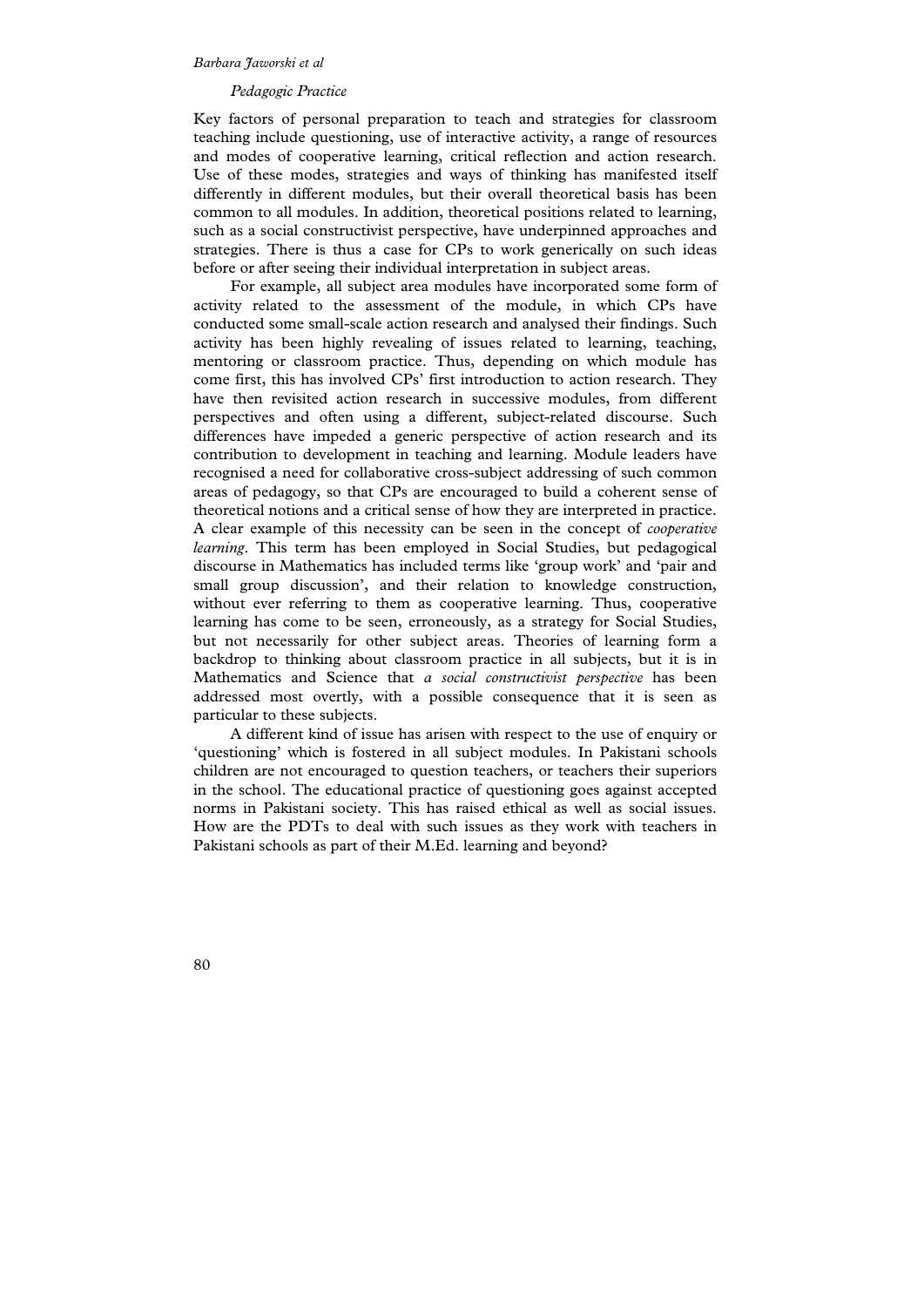### **Concluding Remarks**

It is clear to us as writers of this chapter, that each of the above sets of issues could form a chapter of a book about subject studies. Perhaps such a book might be prepared in the future. We feel that we have, here, just alerted readers to the issues we have found in addressing subject studies. Some of these are issues that will be found prevalent internationally; others are more particular to the developing world. Where our CPs are concerned, as they emerge from the M.Ed. programme to become PDTs and to mentor other teachers, they are potent issues that PDTs and their tutors are still addressing.

As PDTs ran courses for Visiting Teachers (VTs) at the AKU-IED, they were more able to recognize such issues for themselves. Although the AKU-IED's ethos and environment provided a supportive atmosphere for working with the new approaches, and the IED's walls an insulation from the realities outside, the problems were passed on to the VTs who had to contend with the dichotomy when they returned to their schools. Subsequent research has shown VTs confused by trying to reconcile their new learning and old practices in subject teaching (Halai, 2001; Mohammad, 2002). Many revert to the old practices as the only way to cope. In just a few schools, particularly where head teachers have followed the AKU-IED's head teacher programmes, schools have recognized the need for support and teachers have been encouraged to bring the new methods into general school practice (see Chapter 10).

The knowledge of issues that we see reflected briefly in the above sections forms the roots of a new epistemology of subject teaching to which the developing nature of AKU-IED practices is making a very significant contribution.

#### **Notes**

- [1] There is a considerable literature related to mathematical development, learning and teaching from a social constructivist learning perspective which relates to the contexts addressed here: see for example, Jaworski (1994, 2001) and the literature reviews of Halai (2001) and Mohammad (2002).
- [2] For helpful pedagogic analysis relating to mathematical topics, see Prestage & Perks (2001) and Ollerton & Watson (2001).
- [3] This quotation derives from the experience of the authors.
- [4] The Aga Khan University has now been chartered to set up an examination board which would contribute to changing the systemic condition.

#### **References**

Eraut, M. (1994) *Developing Professional Knowledge and Competence*. London: Falmer Press.